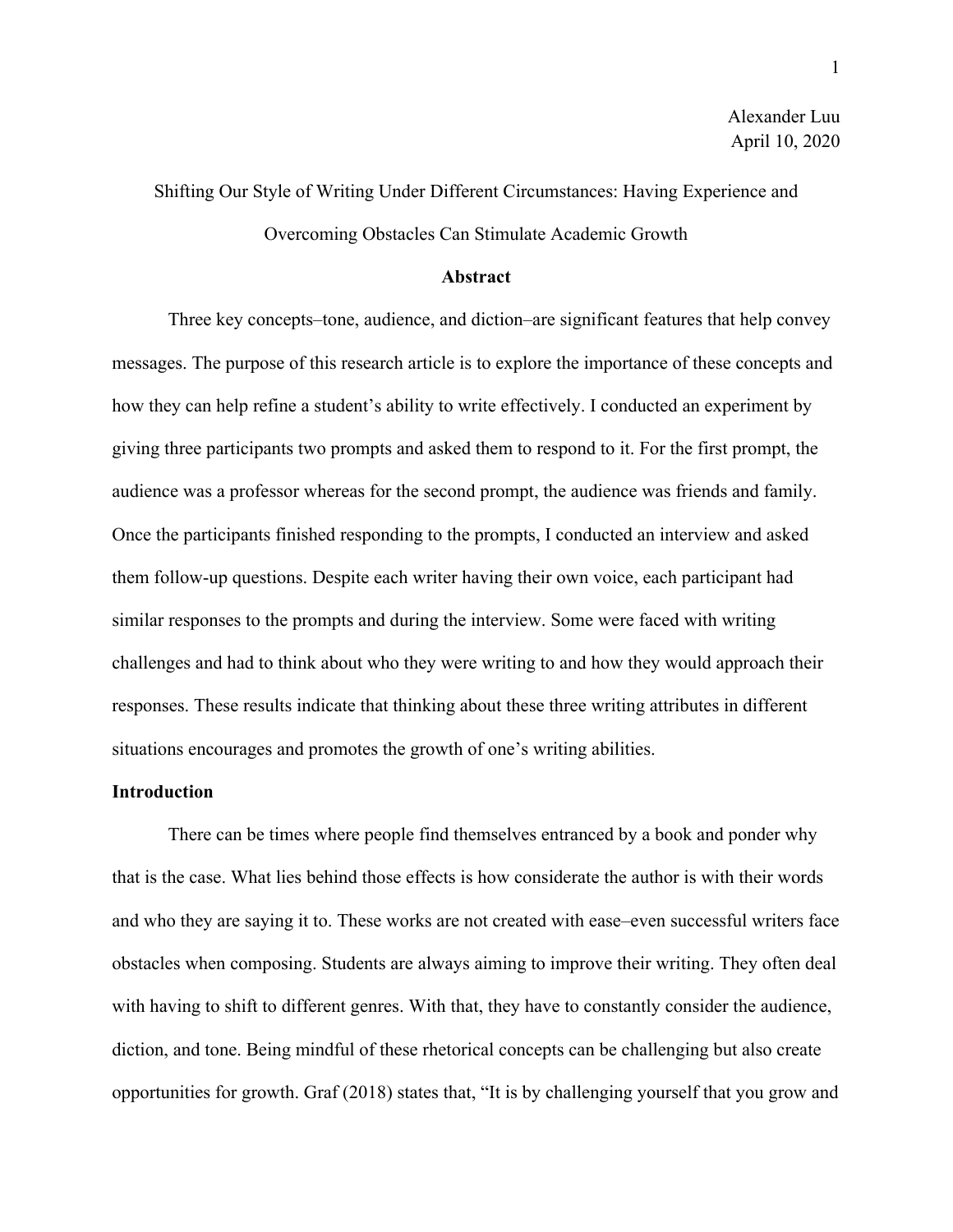improve your writing" (para. 1). As students work to overcome writing obstacles, they ultimately learn from them and apply it to future works, thus becoming more effective writers. This leads to my research question: how does the ability to utilize key concepts such as diction, audience, and tone in different situations help students become more effective writers?

## **Methods**

The methodology used in this research paper was an experiment followed by an interview with questions. Three individuals–two college freshmen and a college alumni–participated in this study. The goal of this variation was to gather different perspectives based on experience. This provided insight in terms of the interviewees' knowledge and if their level of experience contributed to their writing process.

To conduct the experiment, I gave each participant two prompts and asked them to respond to them as if they were real situations. The two prompts were:

- 1. Compose an email to a professor asking for a letter of recommendation.
- 2. Compose a Facebook post to your friends and family asking them to donate to a charity that you care about.

It was expected that a participant's response to one prompt would differ from the other. These scenarios each require a different approach, and I did that in order to examine why and how these writers framed their responses. Each prompt requires certain conventions to be followed, keeping the audience, tone, and word choice in mind when responding.

I interviewed the individuals and asked them follow-up questions after the experiment. The questions that I asked were:

1. How would you compare your pieces of writing to academic writing?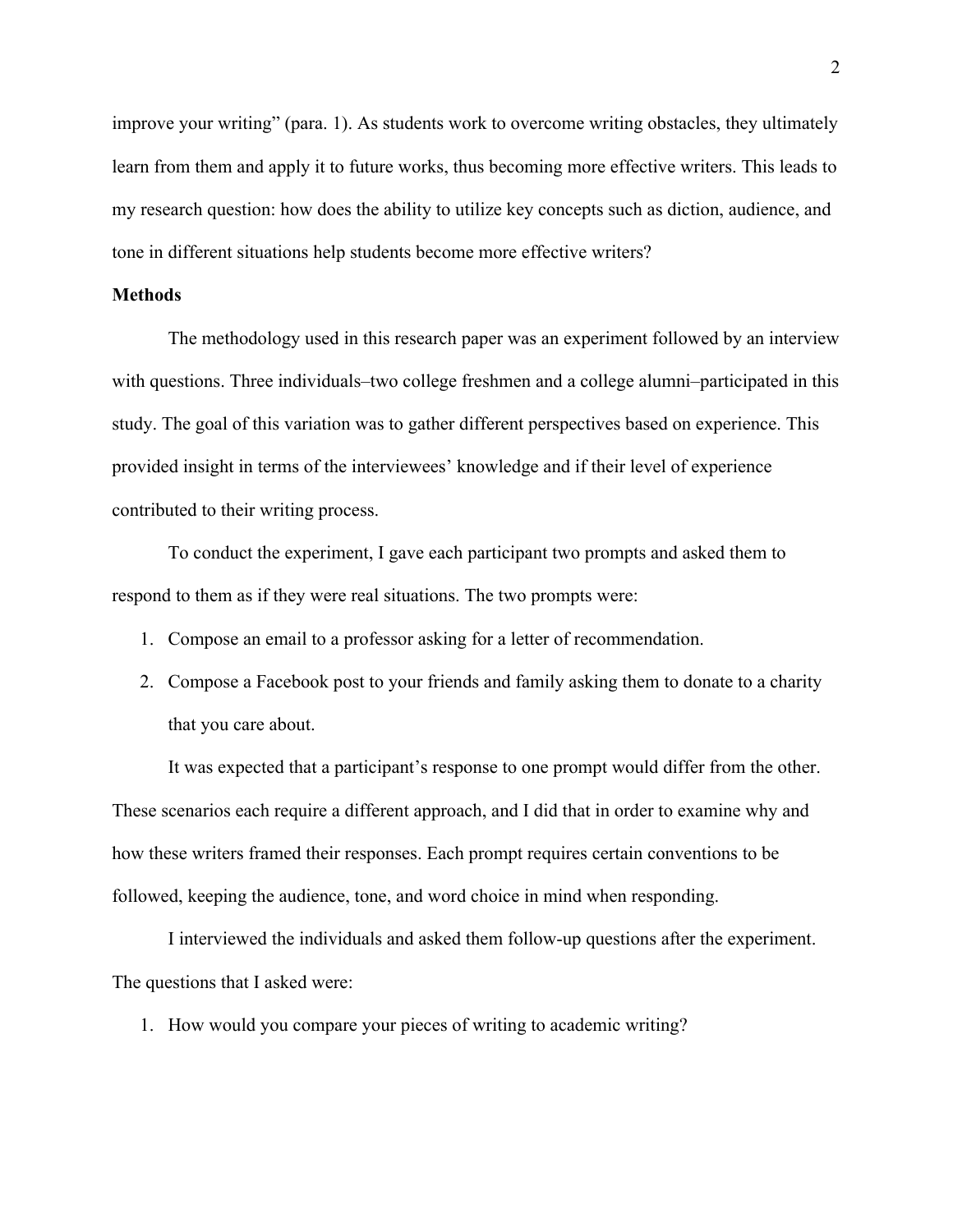- 2. How do you think the type of tone, diction, and audience that you used help you to convey your message?
- 3. How do you think the scenario would have differed if one of these concepts were missing or altered even by the slightest?
- 4. Did you face any challenges whilst responding to either of these prompts? If you did, how did you go about overcoming them?

These specific questions will allow me to see the reasons as to why certain choices were made in order to make connections to my research question. Using this data will allow me to analyze the relationship to academic writing and the contribution to the development of student writers.

#### **Results**

## **Figure 1**

*Similarities and Differences Between the Responses to Each Prompt*



**The Letter of Recommendation.** Common themes that were noticed were that they reached out to professors who they "...talked to and related to the most" (Interviewee #1). They each made it clear how their professor of choice positively contributed to their life, stating how their "...class and guidance have helped..." them (Interviewee #2) and how they "...would be able to provide helpful insight..." (Interviewee #3). One individual kept the professor's schedule in mind, reminding them that "...there is absolutely no pressure" if they "...do not have the time...or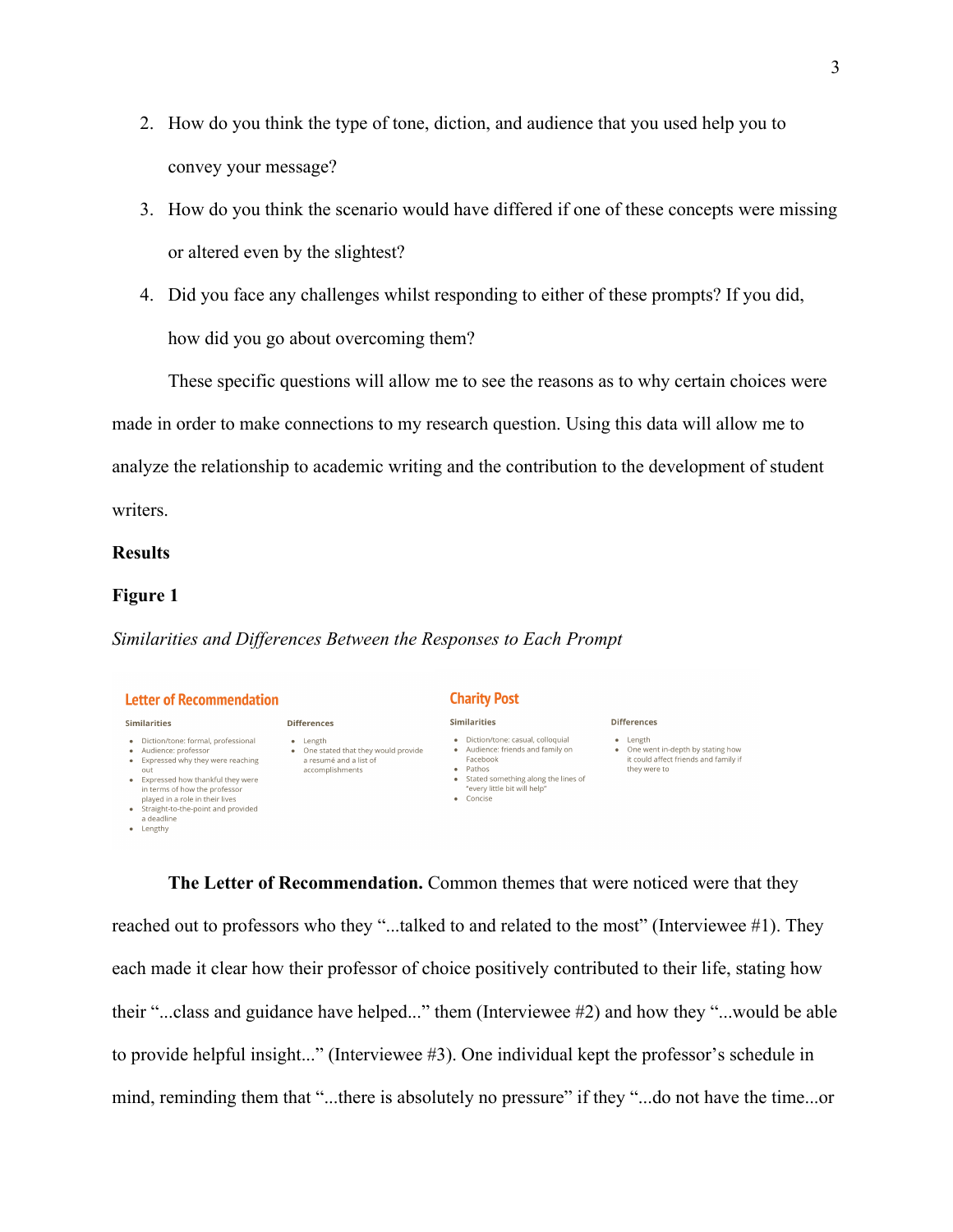feel uncomfortable..." (Interviewee #1). They were all considerate, professional, and mindful whilst composing these emails.

**The Charity Post.** The charity posts had more of a casual tone that was appropriate for friends and family. A common theme that was noticed throughout these posts was that they were concise. These responses all used pathos to appeal to the audience's emotions, stating that any sort of acknowledgement to these charities "...can help this world become a better place" (Interviewee #1) and "...provide and enhance care and support for all affected..." (Interviewee #2). Each individual made it clear that "Every little bit will help..." (Interviewee #2), "...whether \$1 or \$50..." (Interviewee #1). These posts were written with authenticity, which was shown through the key concepts used and the facts presented.

## **Discussion**

It was expected that there would be major similarities between all responses. I noticed that all of these individuals had similar things to say in their interviews. They all focused on using language and tone that would have gotten them what they wanted. They all believed that this would not have been possible to achieve if these three concepts were not present and effectively complementing one another. It is common for students to frame their papers around these three key concepts when writing. Though, it is adapting to different writing scenarios that stimulates thinking about how to convey a message with these three concepts working together, which was highlighted in my primary research. This creates learning opportunities that can be applied to future compositions.

**Audience.** It is important to structure a piece of writing in a way that makes the audience "...feel something," (Jones, n.d., para. 13) and that relates to effective writing. Students are constantly writing to express themselves and to reach a wide audience. With these responses, it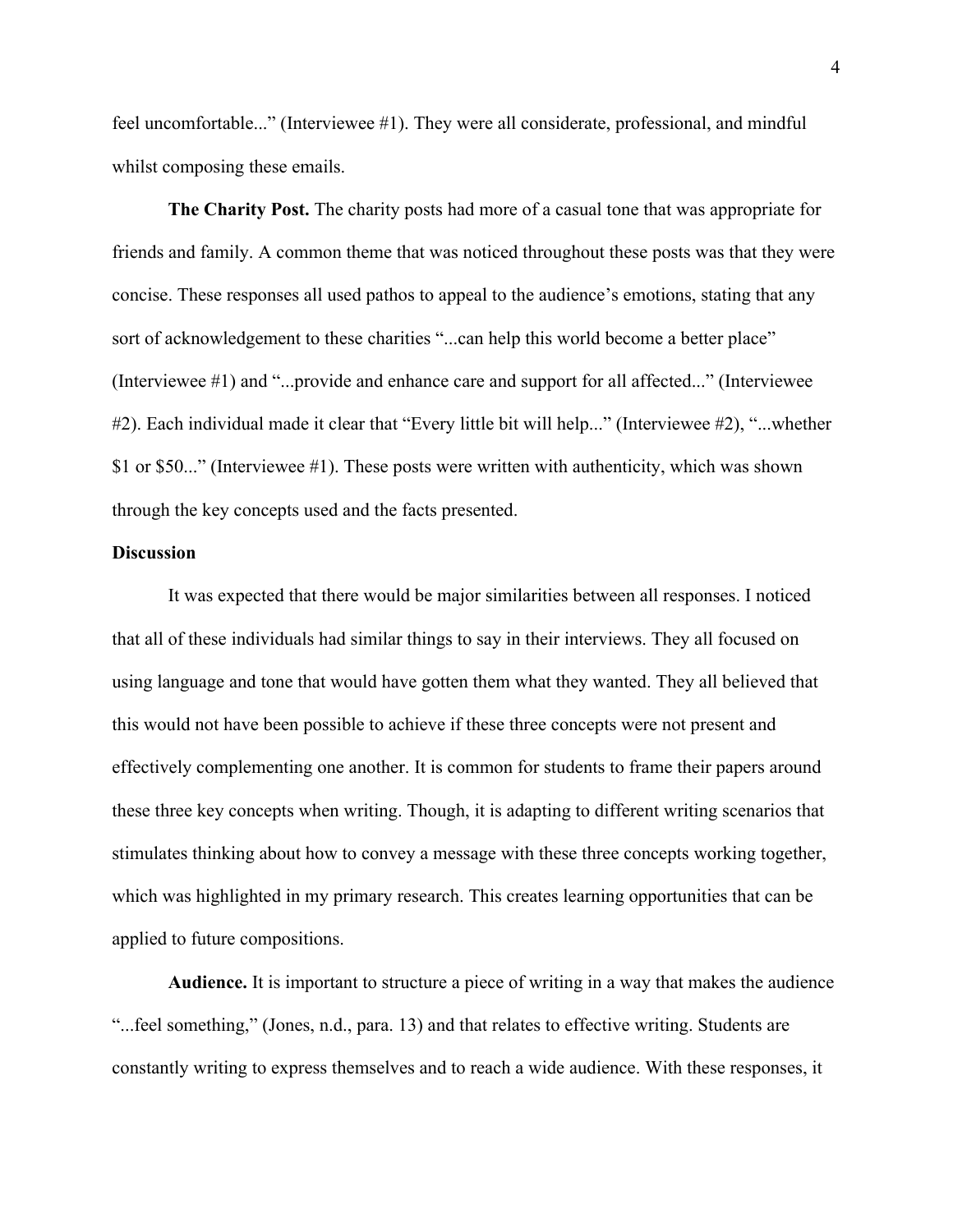was notable to see that was the case and how each writer was considerate of their audience. For example, rather than writing a long Facebook post full of facts and assuming that a great majority of friends and family would read it, each individual "...stop[ped] and examine[d] that assumption" ("Scholarly Voice: Audience," n.d., para. 10). By doing this, it kept the message concise whilst decreasing the chances of someone scrolling past it.

**Tone and Diction.** Tone helps to establish personal relationships and move readers to do something that they perceive from the text. Hess (2017) makes this clear in her informative article, stating how tone has the ability to affect "...how your reader will emotionally respond...and...make decisions..." (para. 66). This is also crucial when communicating in verbal, serious contexts, such as the field of medicine. There are times where "Careful word choices can facilitate better communication..." (Curtis et al., 2014, p. 608), especially in situations where friends and families may be worried about their loved ones. Despite the differences between writing contexts and verbal contexts, keeping in mind the word choice holds the same level of importance when considering an audience. These choices helped these students adapt to different contexts to convey the message that they wanted to, ultimately creating an effective piece of writing.

**Challenges and Experience.** As these students learn how to apply certain kinds of words and tones to a variety of audiences, their ability to effectively communicate develops. These writers were aware of whom they were writing to and were able to adapt to each specific scenario. This is something that comes with time and overcoming obstacles in writing. Students tend to struggle with implementing all of these key concepts into a paper. Graf (2018) makes a good point in her article regarding writing challenges: "Only through challenges will you see your writing blossom" (para. 4). Being mindful of each device and using strategies to figure how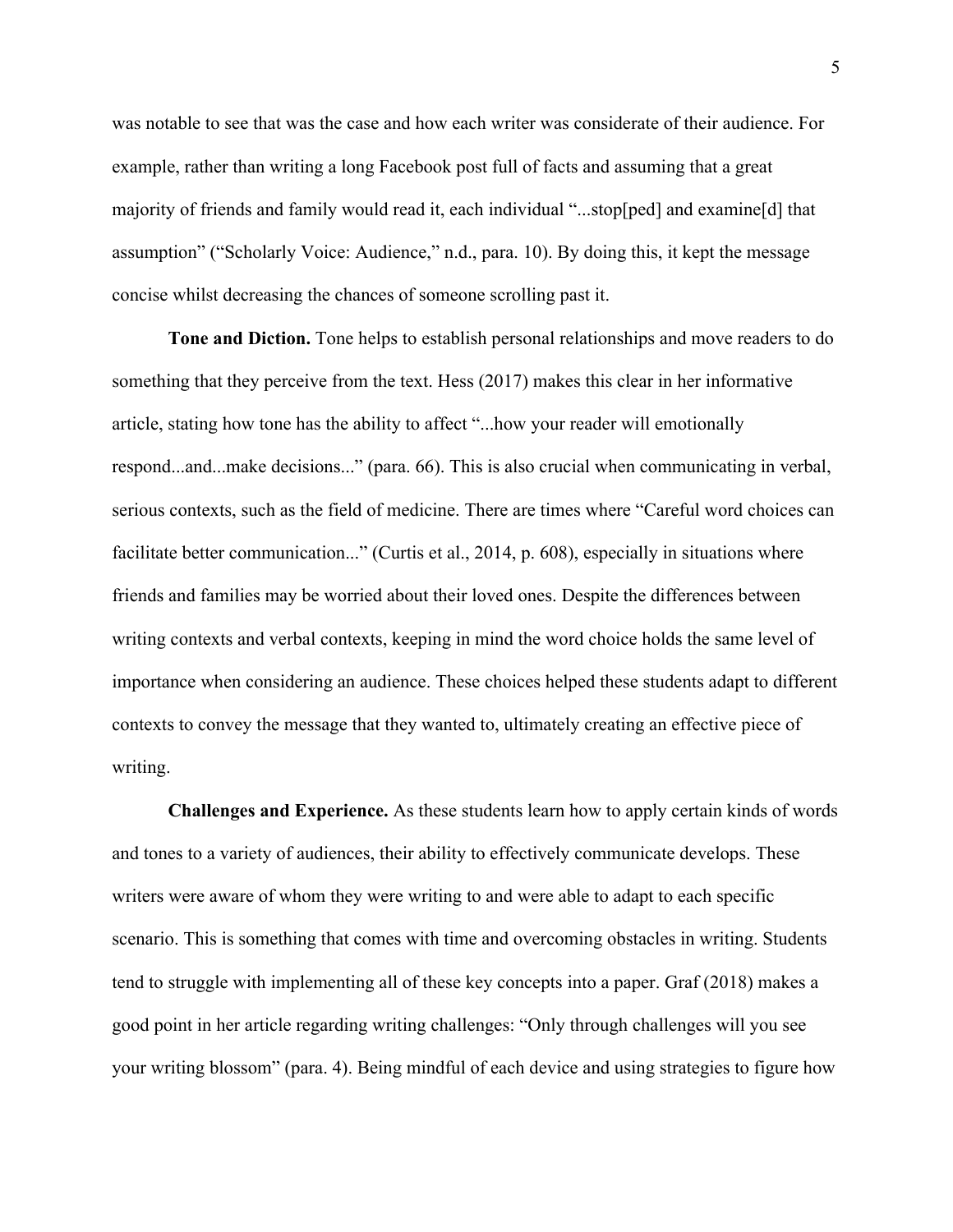to complement them encourages students to look for new ideas and from a different perspective. This comes with experiences and dealing with multiple scenarios over time.

The last question asked during the interview was meant to see if there were any challenges that the participants may have faced. The college alumni (interviewee #3) and interviewee #1 faced no challenges whilst responding to the prompts while interviewee #2 did. This is because of the level of experience that each individual had. For instance, interviewee #1 stated that they had applied to many different scholarships and schools that asking for letters of recommendation felt normal to them. Interviewee #3 went through four years of undergraduate education and encountered many situations where it was necessary to adapt and write to a variety of audiences. For interviewee #2, they stated that they were used to the high school atmosphere where it was conventional to reach out to people in person. They are still trying to adapt to the college atmosphere that composing these responses was difficult, so they turned to other resources and looked at it from a different perspective to sufficiently respond to each prompt.

As a result, constantly considering these key concepts and overcoming the challenges that can arise with them can lead to discovery where students are constantly being enlightened.

## **Conclusion**

Becoming a more effective writer as a student comes with experience and the ability to consider the audience, tone, and diction in different contexts to successfully convey a message. There are many forms of writing and an infinite number of things that can be written about. Students are constantly reviewing and annotating other works that they usually write about later on. Eventually, they may even reflect on what they wrote about and how they can improve it for future assignments. Thinking about who the audience is, what to say to them, and how to say it are key factors in these processes. Being attentive to these devices urges writers to constantly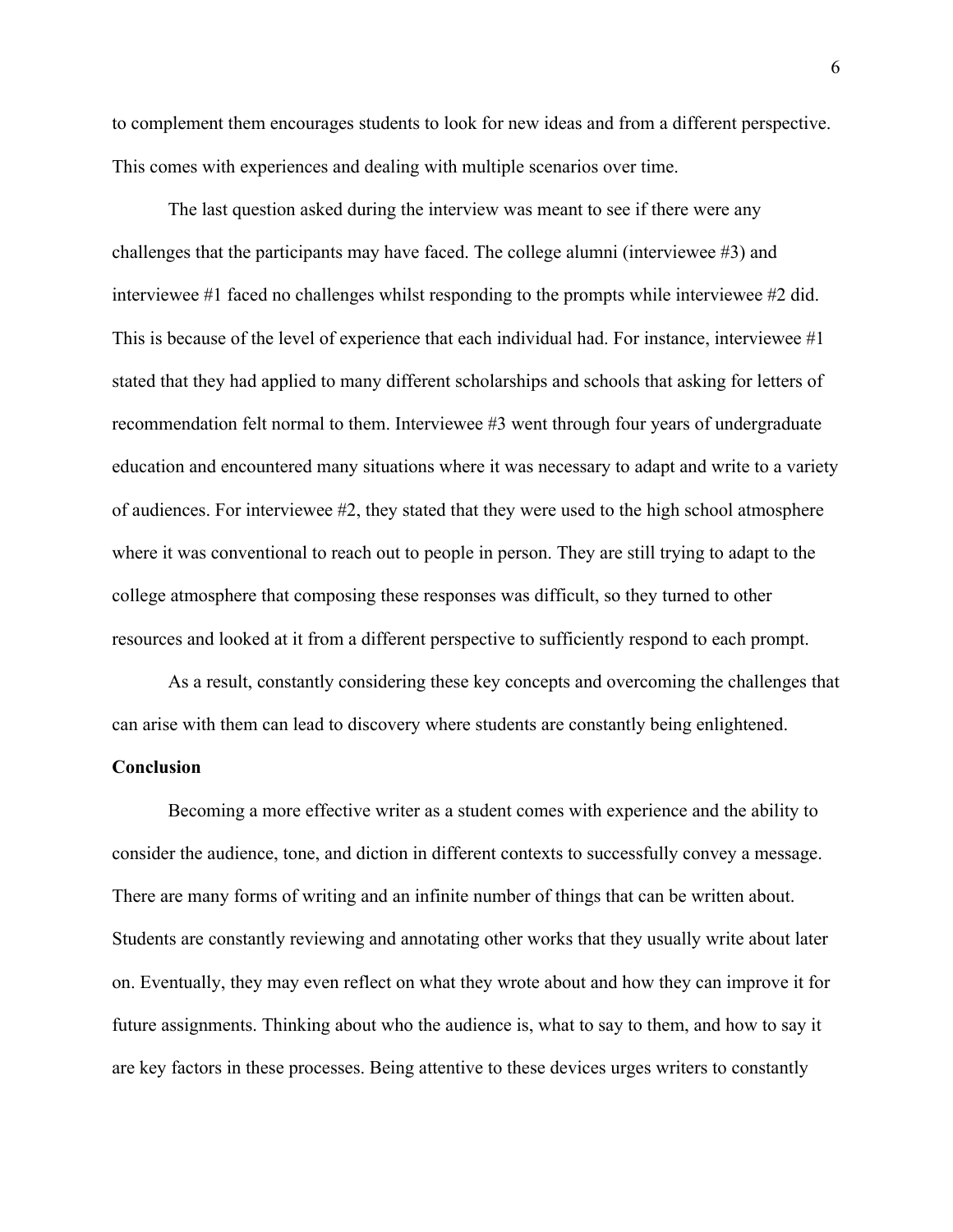think about what they are saying, especially since one word can alter the meaning of a sentence entirely. Conventions are different for every genre, allowing student writers to view these concepts differently to make decisions appropriately. I noticed this in my research and how each participant shifted their audience, diction, and tone so that it was suitable for each circumstance. Overall, it takes learning how to adjust to these different scenarios and being considerate of all of these key factors that help students grow as writers.